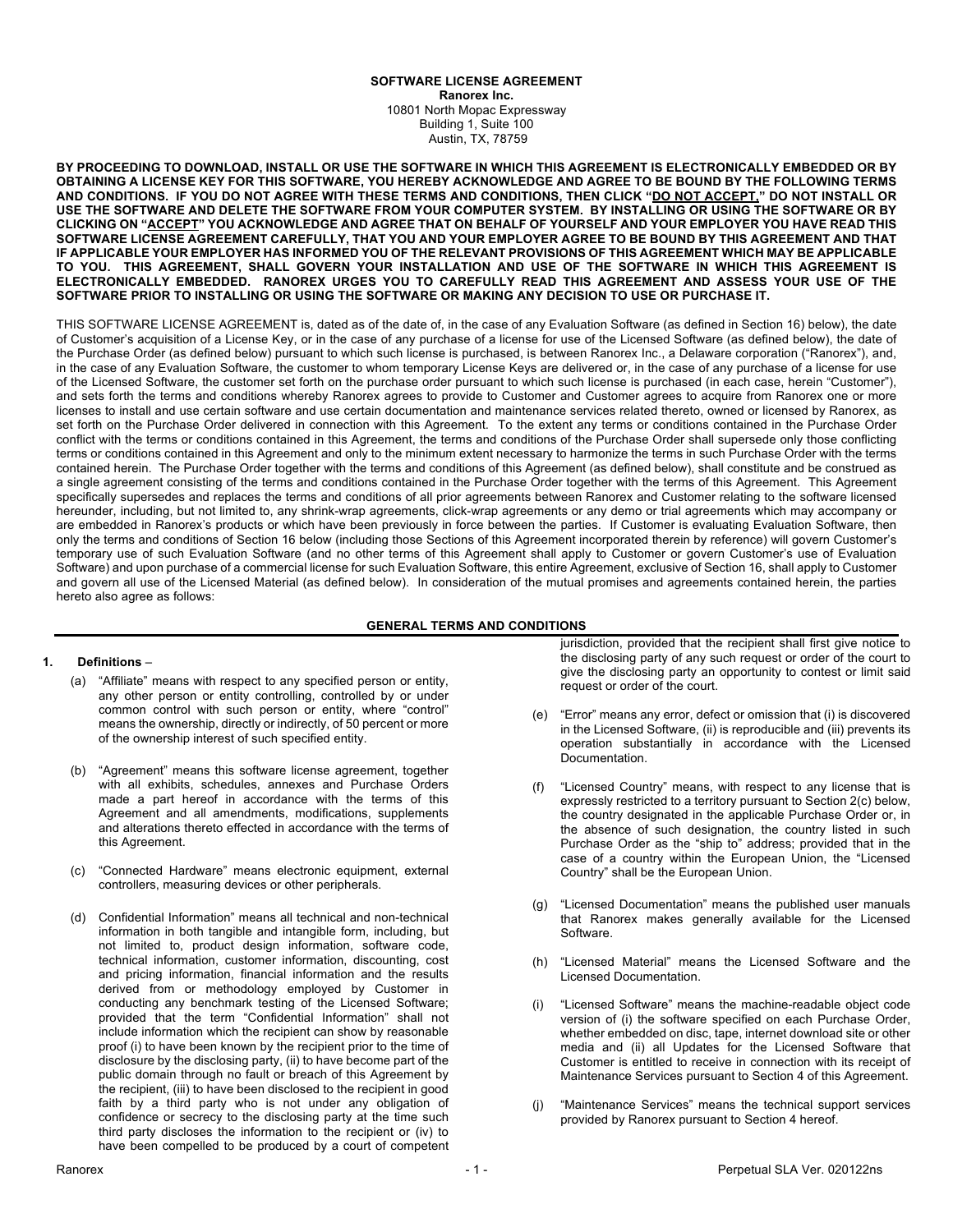- (k) "Maintenance Term" means the period of time for which Customer has purchased Maintenance Services, as evidenced by the Purchase Order delivered by Customer in connection therewith, together with all renewals effected in accordance with Section 4 of this Agreement.
- (l) "Named User" means one (1) natural person in Customer's organization designated by Customer to have the right to use the Licensed Software.
- (m) "Physical Machine" means an electronic, programmable machine containing logic circuitry that is configured to respond to and process instructions and/or access and run the Licensed Software, and each Physical Machine may be comprised of multiple processing cores, each of which may be configured to independently act as an individual Physical Machine and shall, when so configured, be deemed a separate Physical Machine under this definition for purposes of this Agreement.
- (n) "Purchase Order" means (i) Ranorex's standard price quote, purchase order, order form or purchase confirmation (including any purchase confirmation delivered electronically through an online store owned or controlled by Ranorex or its subsidiaries), as such document may be amended, supplemented or modified from time to time in accordance with this Agreement or (ii) any other non-Ranorex price quote, purchase order, order form or purchase confirmation delivered by Customer to Ranorex but solely to the extent permitted by and delivered in accordance with Section 15.
- (o) "Update" means any revision, enhancement, improvement or modification to or programming fix for the Licensed Software or Licensed Documentation which Ranorex makes generally available, incorporates into and makes a part of the Licensed Software or Licensed Documentation and does not separately price or market.
- (p) "Virtual Machine" means a software container capable of running its own operating system to access and run the Licensed Software.

### **2. LICENSE** –

- (a) **Use** Subject to the terms and conditions of this Agreement including, but not limited to the applicable licensing restrictions set forth in Section 2(b) below, and subject further to Customer's full compliance herewith and according to the scope, time period and other terms indicated on the applicable Purchase Order delivered in connection with this Agreement, Ranorex hereby grants Customer and Customer hereby accepts from Ranorex, a perpetual, non-exclusive and non-transferable right and license to install the Licensed Software on computer hardware that is owned or operated by or on behalf of Customer, to access and use the Licensed Material in accordance with the applicable restrictions and conditions contained in this Agreement and to copy the Licensed Material as permitted by this Agreement. Customer's right to use the Licensed Material shall extend to use by third parties under a written agreement with Customer to provide outsourcing services for Customer's own internal business operations; provided, that (i) such third parties have agreed to abide by the terms of this Agreement and (ii) Customer shall remain primarily liable for all acts and omissions by such third parties. Customer's right to use the Licensed Material shall also extend to use by Customer's Affiliates, provided that (x) such Customer Affiliates have agreed to abide by the terms of this Agreement, and (y) Customer shall remain primarily liable for all acts and omissions by such Customer Affiliates.
- (b) **License Usage and Restrictions** Customer acknowledges and agrees that, as between Customer and Ranorex, Ranorex or its subsidiaries owns and shall continue to own all right, title, and interest in and to the License Material, including associated intellectual property rights under copyright, trade secret, patent, or trademark laws. This Agreement does not grant Customer any ownership interest in or to the Licensed Material, but only a

limited right and license to install and use the Licensed Software and to use the Licensed Material in accordance with the terms of this Agreement and each applicable Purchase Order. Customer further acknowledges and agrees that the licenses granted hereunder and the restrictions applicable to Customer's installation and use of the License Software will vary according to the type of Licensed Software purchased by Customer and the type of license purchased by Customer. One or more of the restrictions set forth in this Section 2 may apply to the Licensed Software depending upon the type of licensed purchased and the terms contained in the applicable Purchase Order relating to the Licensed Software. Customer is encouraged to carefully review all terms and restrictions contained in this Section 2 and each Purchase Order. Customer hereby agrees to the following license restrictions and conditions applicable to the Licensed Software as set forth in the Purchase Orders delivered by Customer under this Agreement:

- For all Licensed Software made generally available by Ranorex on a "single seat" or "workstation" basis and licensed hereunder by Customer on a "single seat" or "workstation" basis (a "Workstation License"), Customer may install and operate such Licensed Software on one (1) Physical Machine;
- (ii) For all Licensed Software made generally available by Ranorex on a "Enterprise License" or "concurrent users" basis (a "Enterprise License" or "Concurrent License") and licensed hereunder by Customer as a Enterprise License or Concurrent License, Customer may install and operate such Licensed Software on a network that is owned or operated by or on behalf of Customer to be used concurrently on an unlimited number of Physical Machines or Virtual Machines by up to the authorized number of Named Users for which Customer has purchased a license;
- (iii) For all Licensed Software made generally available by Ranorex and licensed hereunder by Customer on a "Runtime License" basis, Customer may install and operate such Licensed Software on a network that is owned or operated by or on behalf of Customer to be used concurrently on an unlimited number of Physical Machines or Virtual Machines by up to the authorized number of Named Users for which Customer has purchased a license, provided that Customer must also purchase or have purchased at least one (1) license of Ranorex Studio or Ranorex Enterprise.
- (iv) For all Licensed Software made generally available by Ranorex and licensed hereunder by Customer on a "Driver" or "Development" or "API" basis, Customer may install and operate such Licensed Software on a network that is owned or operated by or on behalf of Customer to be used concurrently on an unlimited number of Physical Machines or Virtual Machines by up to the authorized number of Named Users for which Customer has purchased a license, provided that Customer must also purchase or have purchased at least one (1) license of Ranorex Studio or Ranorex Enterprise.
- (c) **Additional Restrictions Applicable to Workstation Licenses –** To the extent that Customer purchases any license that is designated as a "Workstation License" as set forth in the Purchase Order applicable to such license, Customer may not install or use the Licensed Software or any part thereof on a Virtual Machine. Customer may transfer a Workstation License installed and operated on a Physical Machine to a subsequent Physical Machine owned or operated by or on behalf of Customer upon prior written consent from Ranorex, provided that Customer acknowledges and agrees that Maintenance Services provided hereunder do not include support for transferring a Workstation License to a subsequent Physical Machine and any support provided by Ranorex to Customer in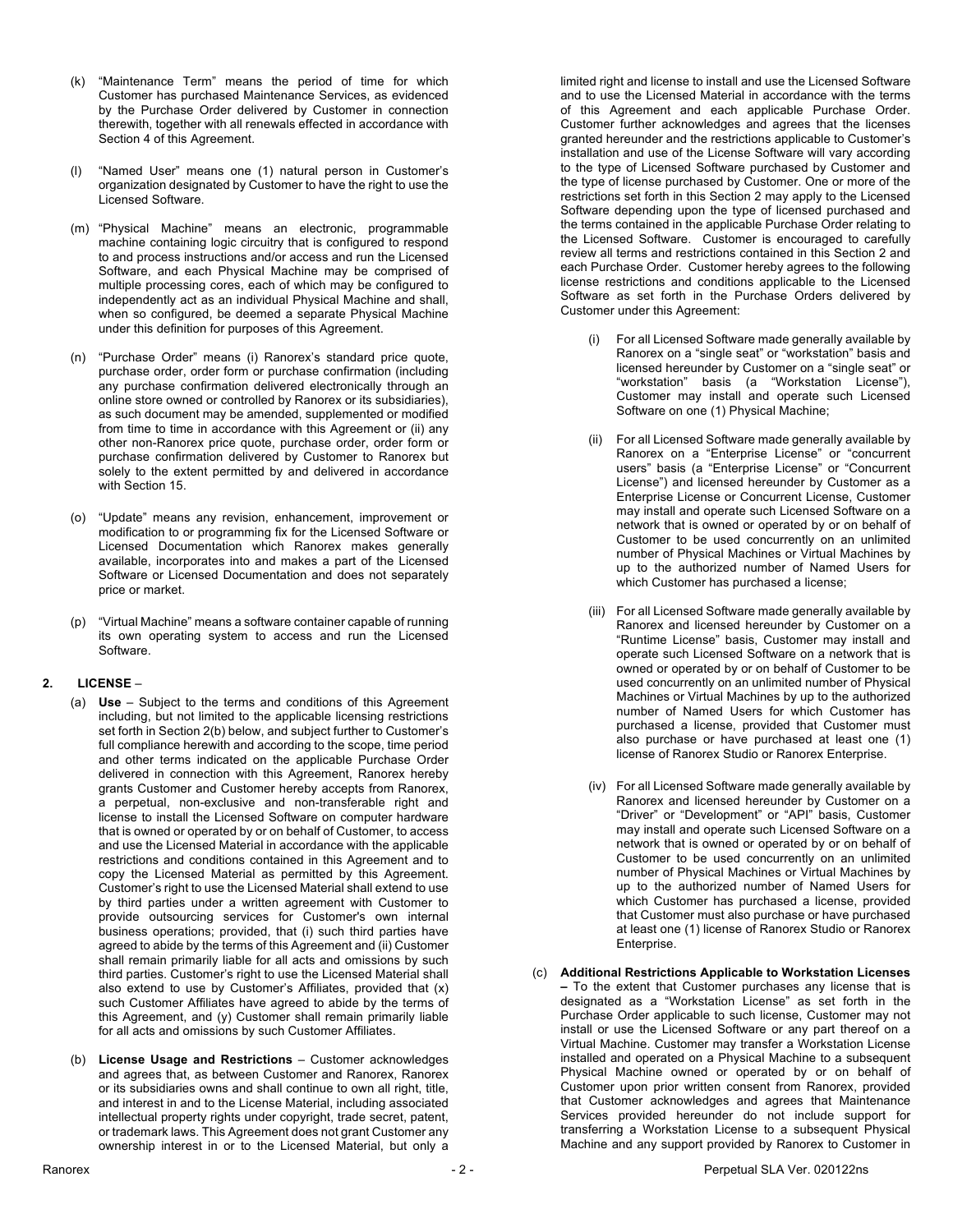connection therewith shall be deemed "Ancillary Services" as defined in Section 2(k) below.

(d) **Additional Terms Governing Connected Hardware** – Customer is encouraged to exercise caution when using the Licensed Software in connection with Connected Hardware. Customer shall assume all liability associated with using the Licensed Software in connection with Connected Hardware. Customer alone is responsible for ensuring that (i) the Licensed Software is capable of functioning in the operating conditions rendered by the Connected Hardware, (ii) the Customer's means of transferring data or information to the Connected Hardware does not cause damage to the Connected Hardware, including but not limited to the general setup, switching operations, use of connected bus systems, and/or automated use of the Licensed Software in any way, and (iii) that any Connected Hardware to be controlled by the Licensed Software is capable of receiving instructions and/or information from the Licensed Software. The automated operation of running tests designed, created, modified or edited using the Licensed Software on Connected Hardware should only be carried out under the supervision of properly trained personnel with extensive knowledge and familiarity with the operation of the Licensed Software and the Connected Hardware. Ranorex strongly encourages Customer to disconnect Connected Hardware from the Virtual Machine or Physical Machine where the Licensed Software is installed before executing any automated tests on the Connected Hardware in order to prevent damage to the Connected Hardware.

RANOREX DOES NOT WARRANT THAT THE LICENSED SOFTWARE WILL OPERATE WITHOUT INTERRUPTION OR BE ERROR FREE IN CONNECTION WITH CONNECTED<br>HARDWARE LINDER NO CIRCUMSTANCES WILL UNDER NO CIRCUMSTANCES WILL RANOREX OR ITS AUTHORIZED REPRESENTATIVES BE LIABLE FOR ANY DAMAGES, INCLUDING BUT NOT LIMITED TO CONSEQUENTIAL, DIRECT OR INDIRECT, SPECIAL, PUNITIVE, EXEMPLARY OR INCIDENTAL DAMAGES, WHETHER FORESEEABLE OR UNFORESEEABLE OR WHETHER BASED ON CLAIMS BY CUSTOMER OR ANY THIRD PARTY, ARISING OUT OF OR RELATED TO CUSTOMER'S USE OF LICENSED SOFTWARE IN CONNECTION WITH CONNECTED HARDWARE.

- (e) **Territory Restrictions.** To the extent any license purchased hereunder is restricted to a Licensed Country, such Licensed Country shall be expressly set forth in the Purchase Order, and Customer shall not install, access, or use the Licensed Software from any location other than the Licensed Country. To the extent the Purchase Order omits any reference to a Licensed Country and does not otherwise limit or restrict Customer's right to install, access, or use the Licensed Software to a geographic territory, such licenses of the Licensed Software may be installed, accessed and used globally.
- (i) **Copies & Disaster Recovery** -- Customer may make a reasonable number of back-up archival copies of the Licensed Software. In the event of any outage that results in the complete failure of the computer system upon which Customer has installed the Licensed Software, Customer's right to use the Licensed Software shall include, during the pendency of such outage, the temporary right to use the Licensed Software in a replacement computing environment substantially similar to the original computing environment upon which the Licensed Software was installed immediately prior to such outage. Customer shall reproduce all confidentiality and proprietary notices on each of the copies permitted hereunder and maintain an accurate record of the location of each of the copies. Customer shall not otherwise copy or duplicate the Licensed Material. Customer shall not reverse engineer, disassemble, translate, modify, adapt, or decompile the Licensed Material or apply any procedure or process to the Licensed Material in order to ascertain, derive, and/or appropriate the source code or source listings for the Licensed Software or any trade secret or other proprietary information contained in the Licensed Software.
- (j) **Maintenance Optional** Customer's right to use the Licensed Software shall survive any election by Customer to terminate or not renew Maintenance Services from Ranorex.
- (k) **Other Services**  All licenses and Maintenance Services purchased by Customer in respect of the Licensed Material shall be governed by this Agreement, together with the applicable Purchase Orders delivered hereunder. Unless otherwise agreed by the parties in writing, all other services purchased by Customer in respect of the Licensed Software, if any, including implementation services, training services and professional services (collectively, "Ancillary Services"), shall be governed solely by a separate written mutually acceptable services agreement entered into by the parties or, in the absence of such agreement, Ranorex's standard professional services agreement, and acceptance of the Licensed Material shall not be contingent upon Customer's acceptance of any such Ancillary Services.

### **3. DELIVERY AND PAYMENT TERMS** –

- (a) **Delivery** All Licensed Material shall be delivered by Ranorex to Customer via electronic delivery using a secure internet download site. Ownership of the all licenses purchased hereunder and risk of loss for the related Licensed Material shall be deemed to have passed to Customer once Ranorex has made the Licensed Material available for download by Customer, notified Customer of the availability of the Licensed Material for download and provided Customer with License Keys necessary for the installation and operation of the Licensed Software.
- (b) **Payment** Upon delivery of a Purchase Order by Customer, Ranorex shall deliver an invoice to Customer specifying the license fees and Maintenance Services fees payable pursuant to such Purchase Order. Customer shall pay all license fees and Maintenance Services fees specified therein within thirty (30) days of Customer's receipt of such invoice. In the event that Customer elects to pay any fees due hereunder with a credit card, (i) Customer is required to provide Ranorex with a valid form of credit card payment and to keep all such credit card information current and accurate in respect of all renewal fees, (ii) Customer shall promptly notify Ranorex if its credit card has changed or has been declined and (iii) Customer hereby consents to Ranorex automatically processing and charging all fees due by Customer hereunder, including all renewal fees, to the credit card submitted by Customer. All fees payable by Customer in respect of such Ancillary Services may be separately invoiced. Customer's payment obligation with respect to all license fees and Maintenance Services fees owing hereunder shall be independent of the provision of Ancillary Services, whether or not such Ancillary Services are separately invoiced. Any late payment of any amount owing hereunder shall accrue interest at a rate equal to the lesser of (i) 15% per annum and (ii) the maximum rate permitted by law.
- (c) **Taxes** All payments referred to in this Agreement are exclusive of value added tax, sales tax and any other applicable taxes, duties or imposts which (with the exception only of those based on Ranorex's income) shall also be payable by Customer in accordance with applicable law.

**4. MAINTENANCE** – Ranorex does not warrant that the Licensed Software will operate error-free or may be used error-free. Upon Customer's payment of the Maintenance Services fees associated with the Maintenance Term purchased by Customer for the Licensed Software specified in a Purchase Order, Ranorex shall provide Maintenance Services in accordance with this Section 4 and in accordance with any additional Maintenance Services terms specified in such Purchase Order.

(a) **Maintenance Agreement** – Ranorex or its authorized representative will provide Maintenance Services for the Licensed Software during each Maintenance Term. Maintenance Services includes problem determinations,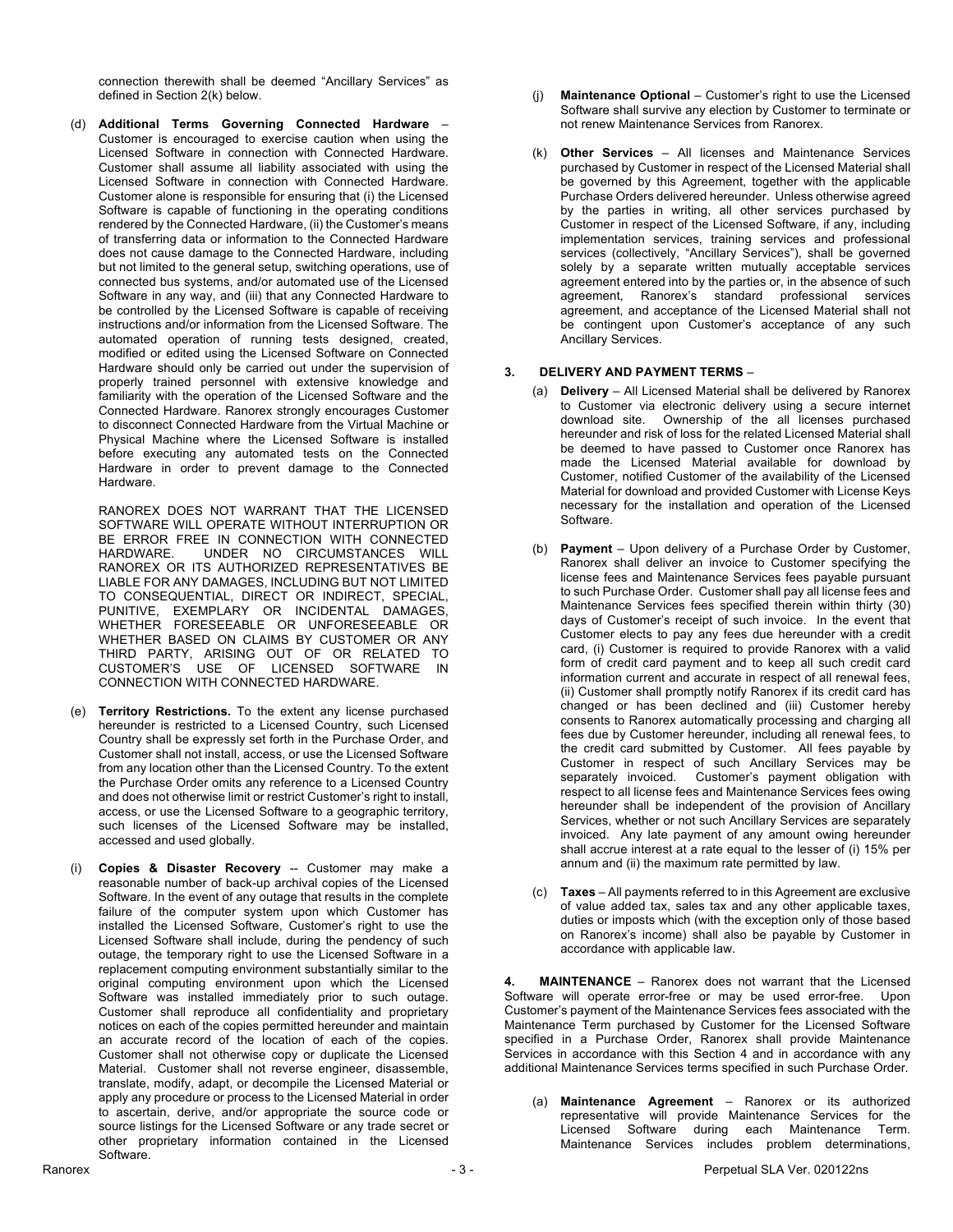reasonable problem resolutions, provisioning of software program temporary fixes and new releases. Maintenance Services shall also include the additional Maintenance Service terms expressly set forth in writing in the Purchase Order delivered by Customer, which are hereby incorporated herein by reference. Maintenance Services shall entitle Customer to receive, at no additional cost, all Updates.

- (b) **Additional Maintenance Term** Upon expiration of each Maintenance Term, Maintenance Services shall automatically renew for an additional 12-month Maintenance Term and Ranorex will invoice Customer unless Ranorex or its authorized representative is notified by Customer in writing at least sixty (60) days prior to the expiration of the current Maintenance Term that Customer will not purchase Maintenance Services for another Maintenance Term.
- (c) **Reinstatement** If Customer terminates Maintenance Services or elects not to renew Maintenance Services, Customer may, at its option, purchase Maintenance Services within one year of such termination or non-renewal by providing notice to Ranorex and making payment of Ranorex's then-current list maintenance fees for the upcoming 365-day period plus an amount equal to 1.5 times the Maintenance Services fees that would have accrued during the period subsequent to such termination or non-renewal, had Customer not terminated or elected not to renew Maintenance Services.

**5. PROPRIETARY RIGHTS** – Customer shall not acquire, by virtue of this Agreement, any right or license other than as expressly provided herein. Customer shall not reproduce the Licensed Material or other confidential or proprietary information of Ranorex, except as provided in this Agreement. All proprietary rights in and to the Licensed Material and all Evaluation Software (as defined in Section 16 below), all derivatives, translations, modifications, adaptations, improvements, enhancements or developments thereof and all confidential or proprietary information of Ranorex, including without limitation, all rights under and with respect to patents, copyrights, trademarks and rights under the trade secret laws of any jurisdiction shall remain the sole property of Ranorex or its applicable licensor, whether recognized by or perfected under applicable local law. Customer shall promptly notify Ranorex of any infringement of Ranorex's proprietary rights of which it becomes aware.

# **6. LIMITED WARRANTIES**

- (a) **Warranty -** Ranorex warrants to Customer that during the first thirty (30) days after purchase of the Licensed Software (the "Warranty Period") such Licensed Software will perform substantially as described in the accompanying Licensed Documentation. Ranorex does not warrant that (i) the Licensed Software will satisfy or may be customized to satisfy any of Customer's requirements or any other particular use or (ii) the use of the Licensed Software will be uninterrupted or error-free. Laws from time to time in force may imply warranties that cannot be excluded or can only be excluded to a limited extent. This Agreement shall be read and construed subject to any such statutory provisions.
- (b) **Remedies**  If (i) at any time during a Maintenance Term, the Licensed Software contains Errors which make the Licensed Software unable to perform substantially as described in the accompanying Licensed Documentation or (ii) during the Warranty Period, Ranorex breaches the warranty set forth in clause (a) above, then Customer shall promptly notify Ranorex of such Error or breach and Ranorex shall (A) use all commercially reasonable efforts to correct such Error or breach within thirty (30) days of notification or (B) provide Customer within thirty (30) days of notification with a plan acceptable to Customer for correcting such Error or breach. If such Error or breach is not corrected or if an acceptable plan for correcting such Error or breach is not established within such thirty (30) day period, Ranorex shall replace the defective Licensed Software or, if not practicable, accept the return of the defective Licensed Software and refund to Customer the amount paid for the defective Licensed Software, less depreciation based on a 3-

year straight line schedule. Ranorex's obligations under this Section 6(b) shall be waived in the event such Error or breach is due to (I) any defect in or misconfiguration of the computer hardware upon which the Licensed Software is installed, (II) improper handling or use of the software media by Customer, or (III) an unauthorized alteration, revision or configuration of the Licensed Software or to Customer's computer system by Customer or its employees. Customer acknowledges that this Section 6(b) sets forth Customer's sole and exclusive remedy, and Ranorex's and its authorized representatives' sole and exclusive liability, for any breach of warranty, Error or failure of the Licensed Software to function properly.

**(c) Disclaimer – EXCEPT AS EXPRESSLY PROVIDED IN THIS AGREEMENT, ALL WARRANTIES, REPRESENTATIONS, INDEMNITIES AND GUARANTEES WITH RESPECT TO THE LICENSED MATERIAL, WHETHER EXPRESS OR IMPLIED, ARISING BY LAW, CUSTOM, PRIOR ORAL OR WRITTEN STATEMENTS BY RANOREX OR ITS AUTHORIZED REPRESENTATIVES OR OTHERWISE (INCLUDING, BUT NOT LIMITED TO ANY WARRANTY OF MERCHANTABILITY OR FITNESS FOR PARTICULAR PURPOSE) ARE HEREBY OVERRIDDEN AND DISCLAIMED.**

### **7. INDEMNITY**

- (a) **Indemnity** Subject to this Section 7 and Section 8 below, Ranorex agrees to indemnify, defend and hold harmless Customer from and against all claims, damages, losses, liabilities and expenses (including, but not limited to, reasonable attorneys' fees) arising out of any claim by a third party asserting that the Licensed Material or any of Customer's use thereof, infringes upon any third party's patent, copyright or trademark, provided that (i) Customer promptly notifies Ranorex in writing no later than thirty (30) days after Customer's notice of any potential claim, (ii) Customer permits Ranorex to defend, compromise or settle the claim, and provided further that no settlement intended to bind Customer shall be made without Customer's prior written authorization and (iii) Customer gives Ranorex all available information, reasonable assistance, and authority to enable Ranorex to do so.
- (b) **Alternative Remedy** If a claim described in Paragraph 7(a) may or has been asserted, Customer will permit Ranorex, at Ranorex's option and expense, to (i) procure the right to continue using the Licensed Material, (ii) replace or modify the Licensed Material to eliminate the infringement while providing functionally equivalent performance or (iii) accept the return of the Licensed Material and refund to Customer the amount actually paid to Ranorex or its authorized representative for such Licensed Material, less depreciation based on a 3-year straight-line depreciation schedule.
- **(c) Limitation** Ranorex shall have no indemnity obligation to Customer hereunder if the violation or infringement claim results from (i) a correction or modification of the Licensed Material not provided by Ranorex or its authorized representative, (ii) the failure to promptly install an Update, (iii) the combination of the Licensed Software with other non-Ranorex software and (iv) continuing the allegedly infringing activity after receiving written notice of such infringement claim from Ranorex.

Ranorex **According to the COVID-2012** - 4 - Perpetual SLA Ver. 020122ns **8. NO CONSEQUENTIAL DAMAGES - UNDER NO CIRCUMSTANCES WILL RANOREX OR ITS AUTHORIZED REPRESENTATIVES BE LIABLE FOR ANY CONSEQUENTIAL, INDIRECT, SPECIAL, PUNITIVE, EXEMPLARY OR INCIDENTAL DAMAGES, WHETHER FORESEEABLE OR UNFORESEEABLE, BASED ON CLAIMS BY CUSTOMER OR ANY THIRD PARTY (INCLUDING, BUT NOT LIMITED TO, CLAIMS FOR LOSS OF DATA, GOODWILL, PROFITS, USE OF MONEY OR USE OF THE LICENSED MATERIAL, INTERRUPTION IN USE OR AVAILABILITY OF DATA, STOPPAGE OF OTHER WORK OR IMPAIRMENT OF OTHER ASSETS), ARISING OUT OF BREACH OF EXPRESS OR IMPLIED WARRANTY, BREACH OF CONTRACT, BREACH OF ANY INTELLECTUAL PROPERTY RIGHT, MISREPRESENTATION, NEGLIGENCE, STRICT LIABILITY IN TORT OR OTHERWISE, EXCEPT ONLY IN THE CASE OF**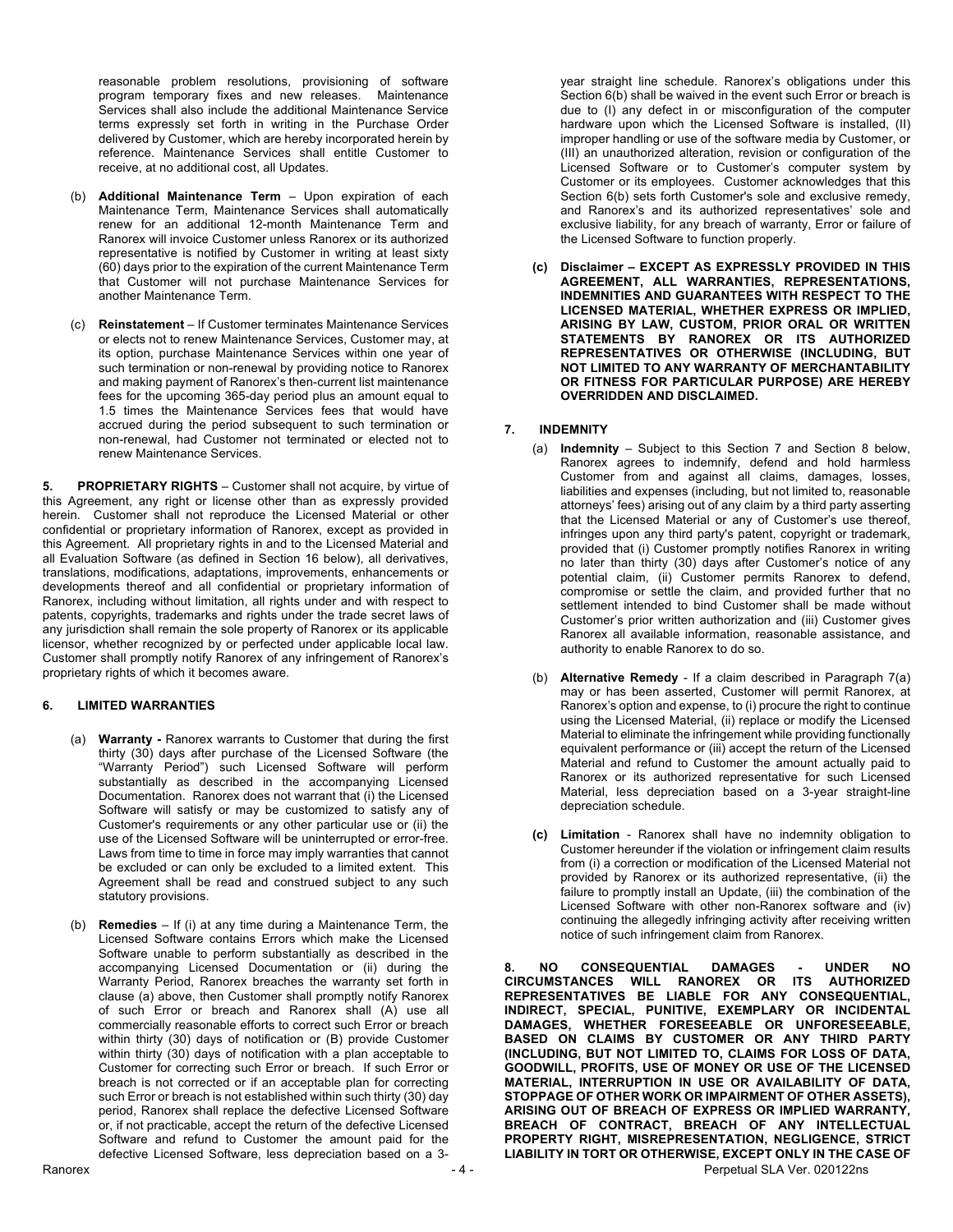**PERSONAL INJURY WHERE AND TO THE EXTENT THAT APPLICABLE LAW REQUIRES SUCH LIABILITY. IN NO EVENT WILL THE AGGREGATE LIABILITY INCURRED IN ANY ACTION OR PROCEEDING BY RANOREX OR ITS AUTHORIZED REPRESENTATIVE EXCEED THE TOTAL AMOUNT ACTUALLY PAID BY CUSTOMER FOR THE SPECIFIC LICENSED SOFTWARE THAT DIRECTLY CAUSED THE DAMAGE.**

# **9. CONFIDENTIALITY**

- (a) **Confidentiality** Customer acknowledges that the Licensed Material incorporate confidential and proprietary information developed or acquired by or licensed to Ranorex and that all results of testing of the Licensed Software, whether performed by Customer or another third party, are confidential. In no event will Customer publish or disclose the results of any testing or performance specifications of the Licensed Software without Ranorex's express prior written consent. A party that receives Confidential Information (the "Receiving Party") from the other party (the "Disclosing Party") shall not: (i) export or re-export (within the meaning of US laws or other export control laws or regulations) any Confidential Information, except in strict compliance with US laws; (ii) reverse engineer any Confidential Information; or (iii) disclose or make available the Disclosing Party's Confidential Information to any of the Receiving Party's employees, agents, contractors or consultants or to any third parties, except those that have agreed in writing to be bound by terms and conditions substantially similar to, and no less restrictive with respect to limitations on use and disclosure, than those contained in this Agreement and each of which have a "need to know" in order to carry out the purposes set forth in this Agreement. Each party shall take all reasonable precautions necessary to safeguard the confidentiality of all Confidential Information disclosed by the other party, including those precautions (A) taken by the disclosing party to protect its own Confidential Information and (B) which the disclosing party or its authorized representative may reasonably request from time to time. Neither party shall allow the removal or defacement of any confidentiality or proprietary notice placed on the Confidential Information disclosed by the disclosing party. The placement of copyright notices on Confidential Information shall not constitute publication or otherwise impair their confidential nature of such information.
- **(b) Disclosure -** If an unauthorized use or disclosure of the disclosing party's Confidential Information occurs within the recipient party's enterprise, the recipient party will immediately notify the disclosing party or its authorized representative and take, at recipient party's expense, all steps which may be available to recover such Confidential Information and to prevent its subsequent unauthorized use or dissemination.

**10. TERMINATION** – Upon prior written notice to Ranorex, Customer may terminate this Agreement without any right to refund, except as otherwise expressly set forth in this Agreement. If Customer or any of Customer's employees, consultants, authorized representatives or permitted third parties breach any term or condition of this Agreement, Ranorex may terminate this Agreement, without judicial or administrative resolution or obligation to refund. This Agreement will terminate automatically if Customer ceases to do business, becomes insolvent, goes or is put into receivership or liquidation, passes a resolution for its winding up (other than for the purpose of reconstruction or amalgamation) or for any of the foregoing, makes an arrangement for the benefit of its creditors, enters into bankruptcy, suspension of payments, moratorium, reorganization or any other proceeding that relates to insolvency or protection of creditors' rights or takes or suffers any similar action in consequence of debt. Upon the termination of this Agreement for any reason, all rights granted to Customer hereunder will cease, and Customer will promptly (i) purge the Licensed Software and any related Updates from all of Customer's computer systems, storage media and other files, (ii) destroy the Licensed Material and all copies thereof and (iii) deliver to Ranorex an affidavit certifying that Customer has complied with these

termination obligations. The provision of Sections 1, 3, 8 through 12, 14, 15 and 17 shall survive the termination of this Agreement.

**11. U.S. EXPORT RESTRICTIONS** – Customer acknowledges that the Licensed Material and all related technical information, documents and materials are subject to export controls under the U.S. Export Administration Regulations. Customer covenants and agrees to comply with all import and export control regulations of the United States with respect to the Licensed Material. Customer acknowledges that it may not re-export or divert the Licensed Material or any related technical information, document or material, or direct derivatives thereof, to any country set forth on the U.S. Department of Commerce's list of State Sponsors of Terror (currently, Cuba, Iran, North Korea, and Syria), including any future changes to the government's list of State Sponsors of Terror.

**12. EQUITABLE RELIEF** – The parties recognize that Sections 5, 9, 11 13 and 17(h) are necessary for the protection of the business and goodwill of the parties and are considered by the parties to be reasonable for such purpose. The parties agree that any breach of such Sections would cause the other party substantial and irreparable damage and therefore, in the event of any such breach, in addition to other remedies which may be available, the non-breaching party shall have the right to seek specific performance and other injunctive and equitable relief in a court of law.

**13. LICENSE KEY & USE REPORTING** – Customer acknowledges that a security code owned and controlled by Ranorex or its subsidiaries (the "License Key") is required to render the Licensed Software operational on Customer's computer hardware. Upon use of a permanent License Key to install the Licensed Software on Customer's computer hardware, no other security code will be required for the Licensed Material to operate on such computer hardware in accordance with the terms and restrictions contained in this Agreement. Customer shall not attempt to crack, alter or otherwise derive the License Key. Ranorex shall promptly provide Customer with all necessary License Keys upon purchase of the Licensed Software or upon any authorized transfer of the Licensed Software to any other hardware equipment permitted under Section 2 of this Agreement. Ranorex reserves the right to gather data on license usage by Customer for each item of Licensed Software, including License Key numbers, server IP addresses, email addresses of users, domain counts and other information deemed relevant, to ensure that the Licensed Software is being used in accordance with the terms of this Agreement. Ranorex expressly prohibits domain count overrides without prior written approval. Unless otherwise agreed in writing by both parties, Customer hereby consents to Ranorex gathering and processing such usage information and agrees not to block, electronically or otherwise, the transmission of data required for compliance with this Agreement. Any unauthorized use of the Licensed Software by Customer or other use by Customer in violation of the restrictions contained herein shall be deemed a material breach of this Agreement. In addition to the foregoing, within ten (10) business days of Customer's receipt of Ranorex's written request, Customer shall provide to Ranorex a written report certifying to Ranorex the number of licenses for Licensed Software installed, used or accessed by Customer, the identity of the applicable servers, hardware or computers upon which such licenses are installed and, to the extent applicable, the installation location and location and number of users accessing such licenses, together with such other information as may be requested by Ranorex and necessary to confirm Customer's compliance with the terms of this Agreement. The auditing, reporting and certification rights and obligations set forth in this Section 13 shall survive termination of this Agreement for a period of eighteen months.

**14. ENFORCEABILITY** – If for any reason a court of competent jurisdiction finds any provision of this Agreement, or portion thereof, to be unenforceable, void, invalid or illegal, that provision shall be enforced to the maximum extent permissible so as to effect the intent of the parties, and the remainder of this Agreement shall continue in full force and effect.

## **15. ENTIRE AGREEMENT**

Ranorex **Ranorex Ranorex 1988** - 5 - Perpetual SLA Ver. 020122ns (a) Customer acknowledges that it has read this Agreement, understands it and agrees to be bound by its terms. Customer and Ranorex further agree that, subject to clause (b) below, this Agreement, together with all Purchase Orders delivered in connection herewith and all exhibits, schedules and annexes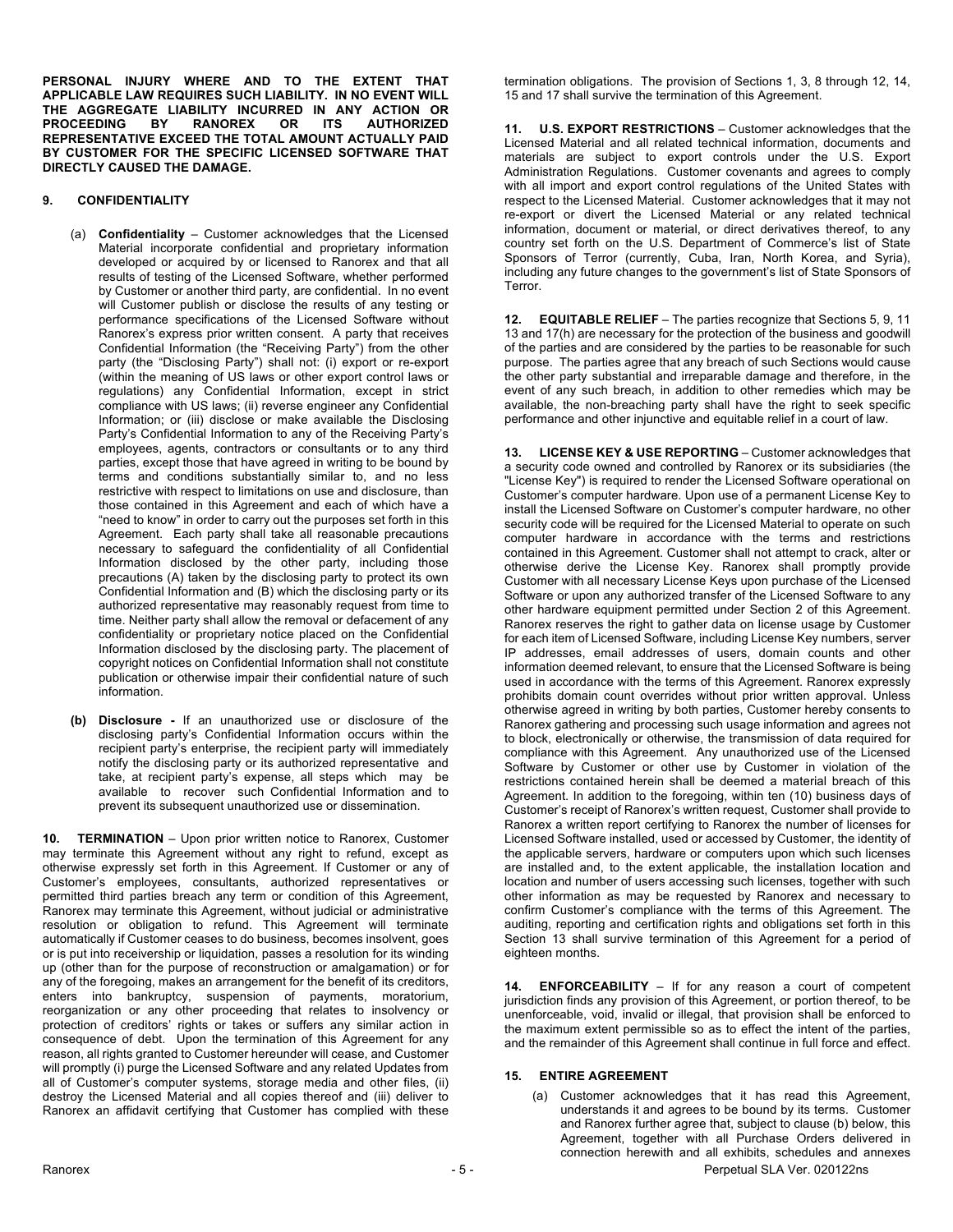hereto, is the complete and exclusive statement of the agreement between Customer and Ranorex and supersedes all proposals, oral or written, and all other communications between the parties relating to the subject matter of this Agreement, including any shrink-wrap agreements, click-wrap agreements or demo or trial agreements which may accompany the Licensed Material or which may have been previously in force between the parties. Subject to clause (b) below, this Agreement may not be amended, modified, supplemented or altered except by a written agreement that is signed by both parties.

**(b) UNDER NO CIRCUMSTANCES MAY THE TERMS OF THIS AGREEMENT OR ANY RANOREX PURCHASE ORDER BE AMENDED, MODIFIED, SUPPLEMENTED, ALTERED, SUPERSEDED OR REPLACED BY ANY NON-RANOREX INVOICE OR NON-RANOREX PURCHASE ORDER OR OTHER SIMILAR INSTRUMENT DELIVERED BY CUSTOMER TO RANOREX. EACH PARTY ACKNOWLEDGES AND AGREES THAT, AS A CONVENIENCE TO CUSTOMER AND ONLY FOR CUSTOMER'S INTERNAL ACCOUNTING PROCEDURES, CUSTOMER MAY DELIVER TO RANOREX A CUSTOMER INVOICE OR CUSTOMER PURCHASE ORDER OR OTHER SIMILAR DOCUMENT FOR ANY TRANSACTION CONTEMPLATED HEREUNDER AND THAT NO ACTION BY RANOREX, INCLUDING RANOREX'S DELIVERY OF ANY LICENSED MATERIAL OR ACCEPTANCE OF PAYMENT, SHALL BE DEEMED TO BE ACCEPTANCE OF ANY OF THE TERMS OR CONDITIONS CONTAINED IN SUCH CUSTOMER INVOICE OR CUSTOMER PURCHASE ORDER OR OTHER SIMILAR INSTRUMENT AND SUCH TERMS AND CONDITIONS SHALL BE VOID AND OF NO FORCE OR EFFECT, UNLESS ACCEPTED BY RANOREX PURSUANT TO A WRITTEN INSTRUMENT SIGNED BY BOTH PARTIES.**

# **16. TRIAL LICENSE**

- (a) If Customer has installed Evaluation Software (as defined below) and Customer is authorized by Ranorex to evaluate such Evaluation Software (as defined below), then only the terms and conditions of this Section 16 (including those Sections of this Agreement incorporated in this Section 16 by reference) will govern Customer's temporary use of such Evaluation Software (and no other terms of this Agreement shall apply to Customer or govern Customer's use of Evaluation Software) and upon purchase of a commercial license for such Evaluation Software, this entire Agreement, exclusive of this Section 16, shall apply to Customer and govern all use of the Licensed Material.
- (b) Ranorex is the owner and provider of certain proprietary software and documentation that Customer may request to use, from time to time, on a temporary basis for the sole purpose of testing and evaluating such software prior to purchasing a commercial license for such software ("Evaluation Software"). All installation and usage of Evaluation Software by Customer requires a temporary License Key or trial License Key to be issued by Ranorex and Customer is only permitted to use Evaluation Software during the term of the temporary License Key or trial License Key issued by Ranorex.
- (c) Evaluation Software is provided to Customer solely for evaluation purposes for Customer's own testing and evaluation purposes (an "Evaluation") and upon delivering a temporary License Key or trial License Key to Customer, Ranorex hereby grants Customer a non-transferable, nonexclusive, limited license to operate and use the Evaluation Software for such Evaluation during the period commencing on the date Customer downloads the Evaluation Software and ending on the expiration of the temporary License Key or trial License Key (including any extensions thereof authorized by Ranorex, the "Evaluation Period"). Without limiting the foregoing, Licensee may not use the Evaluation Software to create, modify, enhance or in way alter publicly distributed software, or for any other commercial purpose. Customer agrees not to cause or permit the reverse engineering, disassembly, modification, translation or decompilation of any Evaluation Software. Customer shall not

copy the Evaluation Software, or create or develop any derivative software based upon the Evaluation Software.

- (d) Customer acknowledges that all Evaluation Software incorporates confidential and proprietary information developed or acquired by or licensed to Ranorex and that all results of testing of the Evaluation Software, whether performed by Customer or another third party, are confidential. In no event will Customer publish or disclose the results of any testing or performance specifications of the Evaluation Software without Ranorex's express prior written consent. Customer shall not remove or deface of any confidentiality or proprietary notice placed on the Evaluation Software. The placement of copyright notices on Evaluation Software shall not constitute publication or otherwise impair their confidential nature of such information.
- (e) ALL EVALUATION SOFTWARE PROVIDED BY RANOREX IS DELIVERED "AS IS, WHERE IS" AND RANOREX SPECIFICALLY DISCLAIMS ANY AND ALL WARRANTIES OF ANY KIND INCLUDING WARRANTIES OF MERCHANTABILITY AND FITNESS FOR A PARTICULAR PURPOSE. RANOREX DOES NOT WARRANT THAT THE EVALUATION SOFTWARE WILL OPERATE WITHOUT INTERRUPTION OR BE ERROR FREE. UNDER NO CIRCUMSTANCES WILL RANOREX OR ITS AUTHORIZED REPRESENTATIVES BE LIABLE FOR ANY CONSEQUENTIAL, INDIRECT, SPECIAL, PUNITIVE, EXEMPLARY OR INCIDENTAL DAMAGES, WHETHER FORE-SEEABLE OR UNFORESEEABLE OR WHETHER BASED ON CLAIMS BY CUSTOMER OR ANY THIRD PARTY, ARISING OUT OF OR RELATED TO CUSTOMER'S USE OF EVALUATION SOFTWARE. IN NO EVENT WILL THE IN NO EVENT WILL THE AGGREGATE LIABILITY OF RANOREX OR ITS AUTHORIZED REPRESENTATIVES INCURRED IN ANY ACTION OR PROCEEDING RELATING TO CUSTOMER'S USE OF EVALUATION SOFTWARE EXCEED ONE HUNDRED DOLLARS.
- (f) The Evaluation and the evaluation license granted under this Section 16 shall automatically terminate immediately upon the earliest of (i) the expiration of the Evaluation Period, (ii) the date upon which Customer purchases a commercial license for such Evaluation Software and (iii) the date upon which either party notifies the other party of its termination of the Evaluation. Upon expiration of the Evaluation Period or the Evaluation, Customer shall cease using and shall uninstall and destroy the Evaluation Software unless Customer has purchased a commercial license for such Evaluation Software on or prior to such expiration.
- (g) Sections 1, 5, 8, 11, 14, 15 and 17(a) through 17(g) of this Agreement shall be deemed incorporated by this reference in this Section 16 and the Evaluation license granted under this Section 16.

# **17. MISCELLANEOUS**

- (a) Customer shall not assign, delegate or otherwise transfer this Agreement or any of its rights or obligations hereunder to any other person or entity, whether by contract, merger or by operation of the law, without Ranorex's prior written consent. In the event of any merger of Customer or a sale of substantially all of the assets of Customer in which Customer is not the surviving entity, Customer may assign or transfer any licenses granted under this Agreement; provided, that Customer provides Ranorex with written notice of such transfer within thirty days of such merger or sale. Any assignment or delegation in breach of this Section 17(a) shall be void. This Agreement shall be binding upon the parties hereto and shall inure to the benefit of the parties hereto and their respective permitted successors and assigns.
- (b) All notices or approvals required or permitted under this Agreement must be given in writing and delivered to the appropriate party at the address set forth in this Agreement or in any Purchase Order delivered in connection with this Agreement.